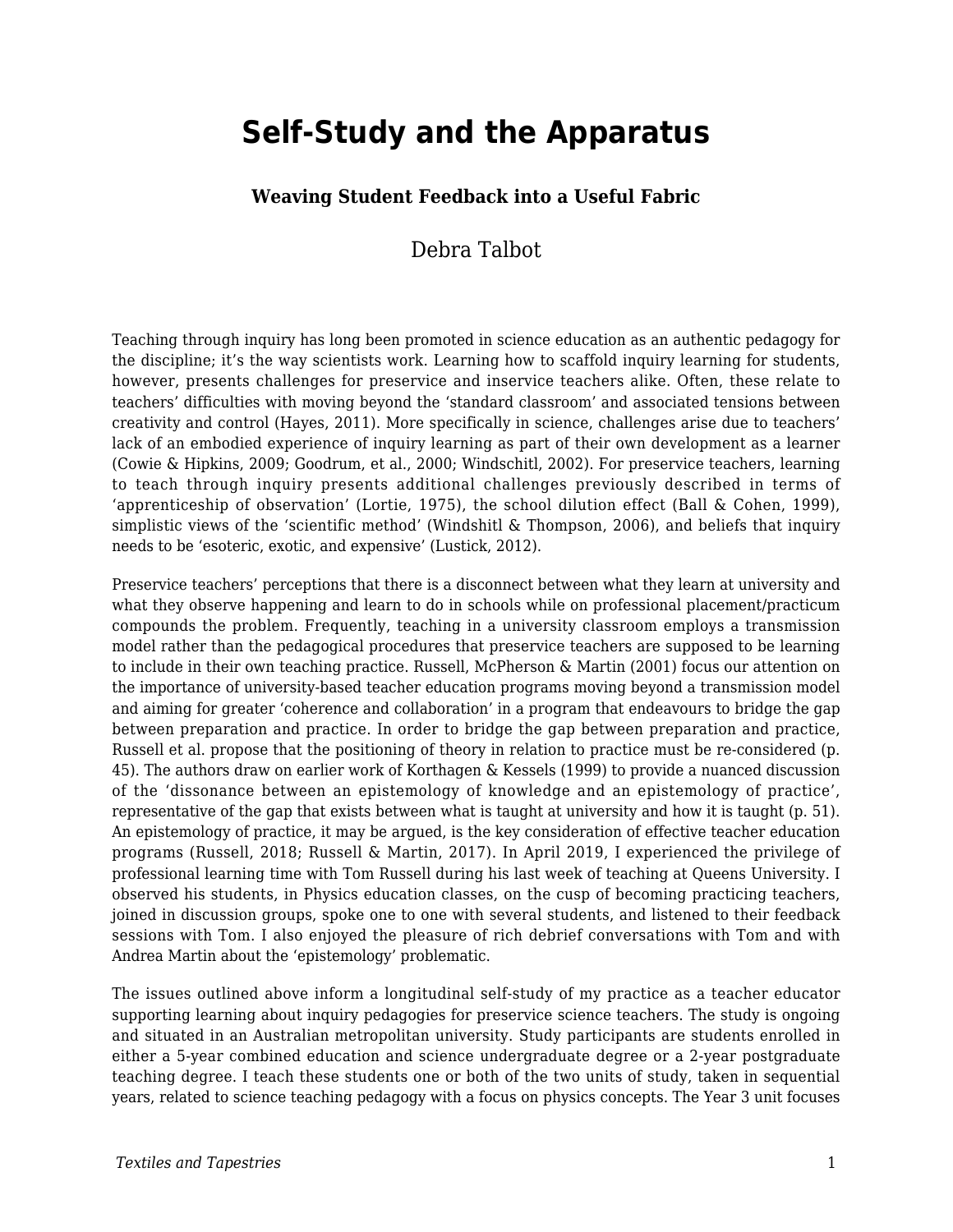on common physics misconceptions in the junior high school syllabus and the Year 4 unit is for those preservice teachers specialising in physics teaching for senior high school.

Working initially from university student evaluation surveys, I was struck, and quite hard, first by how few students bothered to complete the surveys. Second, and more significantly, by a general trend of satisfaction with the teaching and learning in each unit contradicted by usually one long qualitative response from a student reporting, what for them, had been a miserable experience. Taking this feedback to heart, I redesigned learning experiences in each of these units in response to the limited evidence at hand. More importantly, I included pedagogical moments in the redesigned units that would allow me to collect student feedback data in a range of different forms. Simultaneous with teaching the newly designed units, I continued the cycle of self-study in the spirit of an ongoing challenge (Bullough & Pinnegar, 2001) in order to deepen my understanding of how my students experience my teaching about teaching (Berry & Russell, 2018; Garbett & Ovens, 2016).

According to student feedback, I have made progress with my teaching balancing a genuine, embodied experience of well-scaffolded inquiry learning against the direct instruction favoured by my students. What is of most interest to me however, is the textile that has resulted from the weaving together of each of the reflective moments that form the data set for this study. The materialdiscursive intra-actions made possible by the apparatus (Barad, 2007; Gullion, 2018) employed for obtaining student feedback has had varying effects on the quality and nature of student reflections. Remaining open to research as an 'assemblage' allows for consideration of the affective interactions between participants, the setting, social formations, data collection events, and the researcher, that come to produce 'something' (Fox & Alldred, 2017, p. 155). When stitched together, not for the purposes of triangulation but to acknowledge the contribution that each piece makes to the finished textile, new understandings become possible of the ways in which preservice teachers perceive the tensions around learning to teach through inquiry.

# **Aim/Objectives**

The problem that this study engages with is the seemingly diametrically opposed views expressed by some students in one-off forms of feedback, such as the Unit of Study Survey (USS), regarding their learning about teaching with inquiry pedagogies. Further, the feedback obtained via USS often conflicts with feedback obtained progressively throughout the unit of study; the USS expressing negative views that had not previously been evident.

The inquiry question that drives this self-study is: How can I form a better understanding of my students' experiences of learning through and about inquiry pedagogies?

# **Method(s)**

#### *Participants*

In 2019, 24 Year 3 students (12 undergraduate and 12 postgraduate) and 20 Year 4 students (13 undergraduate and 7 postgraduate) participated in the focus units. The study is ongoing in 2020 across the same Year 3 and Year 4 units with new cohorts of students. There will be a small overlap of participants between the 2019 Year 3 class and the 2020 Year 4 class. The Year 4 unit is taught as 2x2 hour seminars per week in Semester 1 Weeks 1-8 and is followed immediately by a 5-week practicum. The Year 3 unit is taught as 2x2 hour seminars per week in Weeks 1-4. Undergraduate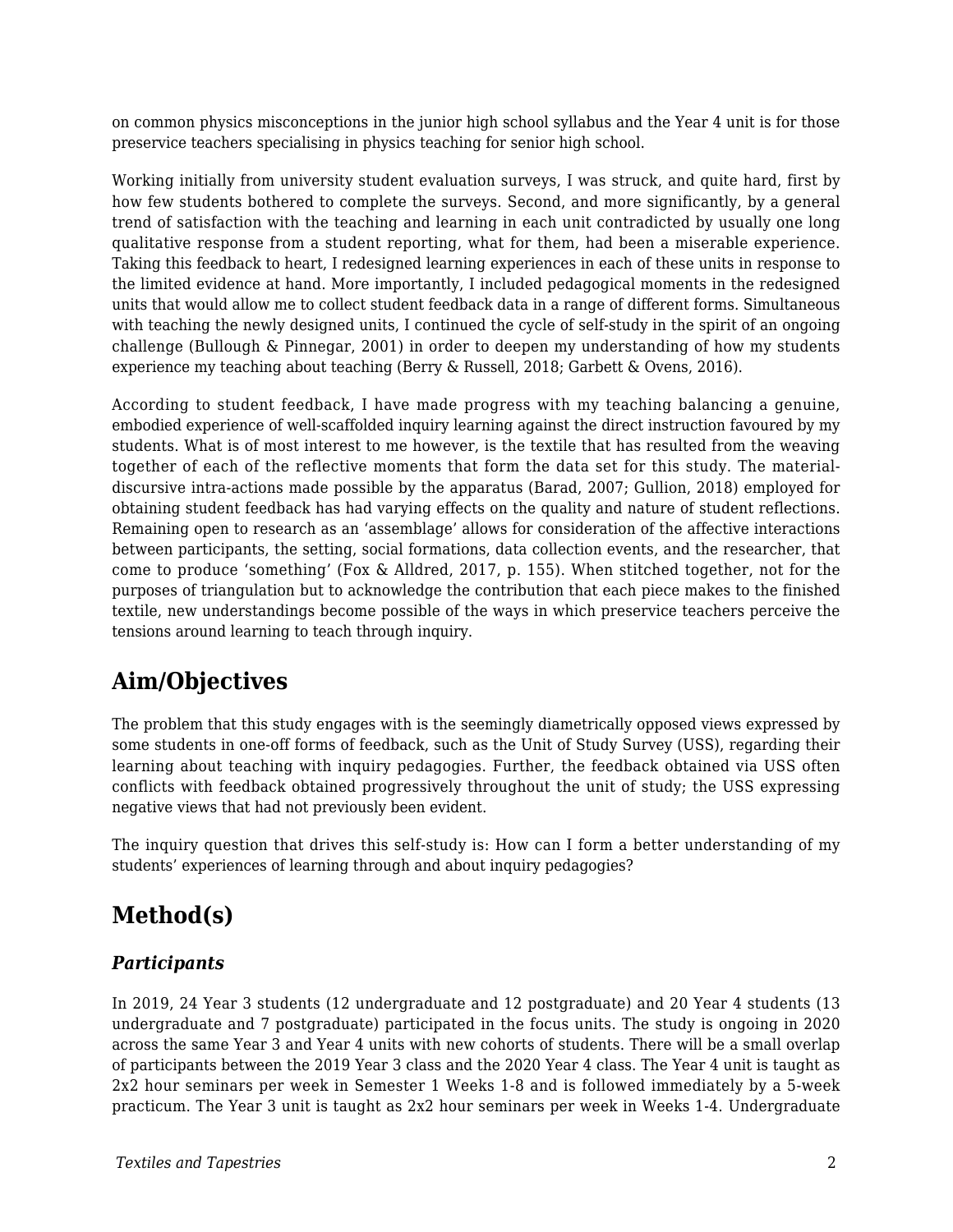students then complete a 4-week practicum (postgraduate students' practicum occurs later in the year). All students return for 2x 3hour seminars per week in Weeks 10-12.

## **Data Sources**

Data for the initial reflection on practice was collected from the University's online Unit of Study Survey (USS) system completed by preservice teacher education students in and 2018. Across both units of study for the two-year period n= 25, a response rate of 32%.

In 2019, data continues to be collected in a range of different ways.

- 1. Exit slips: during the course of each unit exit slips with key questions were individually completed at critical points. Students also completed an individual final reflective exit slip. The pedagogical purpose of the exit slips was explained to students in terms of their own reflection on learning and a mechanism to inform my planning of subsequent learning experiences. In the 4th year class, these were anonymous while in the 3rd year class students were asked to identify their exit slips with their name, a pseudonym, or a symbol so that they could be collated and returned to them for their consideration prior to completion of the final reflective exercise.
- 2. Video: 4th-year class working groups of 3-4 students were asked to prepare a group response to the question: What do you think Deb has been doing in this unit? Students were given the option of presenting their discussion for video recording or handing in some bullet point notes.
- 3. USS: students completed the university online surveys (USS). The results of this survey are only released once all grades are uploaded.
- 4. Focus Groups: 4th-year students were invited to participate in a focus group interview following practicum that explored the relationship between their learning in the unit and learning to implement inquiry pedagogies on practicum.
- 5. 3rd-year undergraduate students were interviewed in small groups by postgraduate students using a provided, semi-structured interview schedule that asked about their experiences of implementing inquiry pedagogies while on practicum. Notes recorded on the interview schedule were analysed for emerging themes.

# **Data Analysis & Trustworthiness**

2017 -2019 USS surveys were analysed for overall satisfaction ratings. Qualitative comments were dialogically analysed guided by the questions: 'What is being spoken about here?' and 'How can sense be made of it in relation to the transcript as a whole?' (Talbot, 2016). Exit slips were analysed for patterns and emerging themes across each class cohort. In the Year 3 class, each student's progressive exit slips were collated with their final exit slip and analysed as a whole for emerging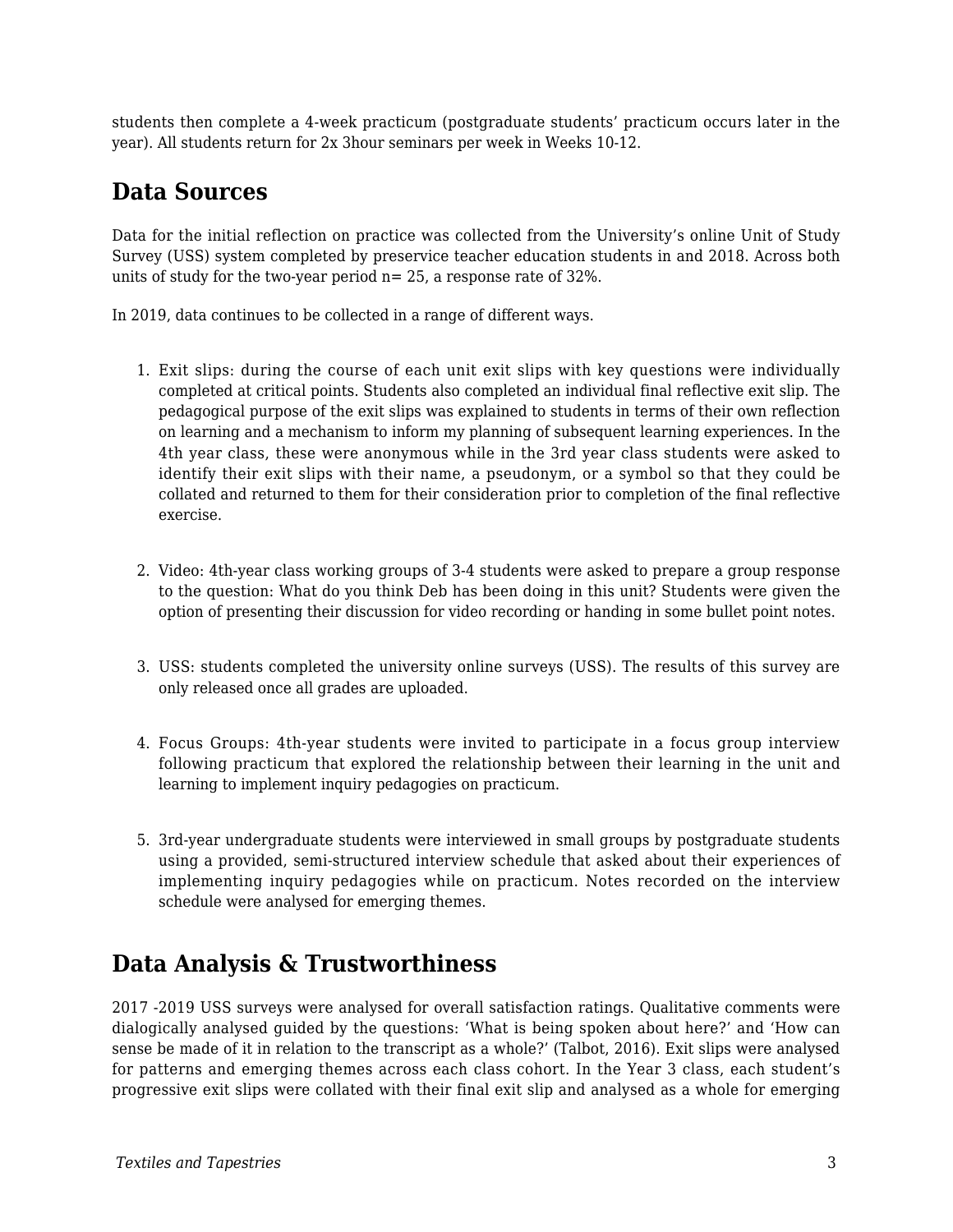patterns of reflection on learning. Year 4 video or bullet point notes were analysed for evidence of learning aligned with the unit learning outcomes, course content, and learning intentions for each seminar. Year 4 focus group interviews were audio recorded, transcribed, and dialogically analysed.

Emerging themes across all data sets were compared to each other and to the analysis of the 2019 USS quantitative and qualitative data. Weaving together the analysis across all data sets creates a more detailed and textured fabric of student learning. This process of 'reading insights through one another' (Barad, 2007, p. 71) allows the researcher to respond to differences in the data and how they come to matter, at the same time as it enhances the trustworthiness of the knowledge creation process.

# **Outcomes**

In 2018 I did not teach the Year 4 unit having been seconded to another project, however, students were provided with the same unit outline and assessment tasks as I had designed in 2017. The combined return rate for the USS in 2018 was only 40% with an overall mean satisfaction rating of 3.90/6.00. Qualitative comments were rare and brief with one student indicating the belief that inquiry required 'exotic' equipment (Lustick, 2012) not necessarily available in schools. This informed my planning for equipment selection in 2019 and I also took great care, I thought, to provide better explanations of the assessment tasks, in response to the other two students comments.

At the end of the first week of 4 hours of seminar time, students were asked to complete an exit slip. In response to the reflective prompt 'What are my personal challenges as I prepare to teach Stage 6 Physics?' 13/21 students commented that they did not feel confident with the physics content that they would be required to teach. Circular motion was specifically mentioned. Other common responses expressed concerns about teaching physics in a way that was engaging and relatable for students while still managing to cover the mandated syllabus content. For the first assessment task, students were required to prepare a short demonstration that would challenge misconceptions of a selected physics concept included in the syllabus. One student chose circular motion and presented a demonstration accompanied by an explanation that revealed many incorrect conceptions. During this student's explanation, I scanned the faces of other students in the room. Except for two notable exceptions, facial expressions did not reveal any signs that what was being said was incorrect. In the following week, I provided a different circular motion demonstration and challenged students to explain, using diagrams, what they had observed. To my dismay, many students held misconceptions in relation to the forces involved in producing motion in a circle. We spent some time exploring further and I asked students to continue their own inquiry and come back to me with any further questions that arose for them, personally. None did!

The video reflective pieces were recorded at the end of Week 8, the last week of teaching following 32 hours of seminar time. At least two people from each of the five collaborative working groups within the class offered to be recorded. The most significant comment repeated across groups related to their new understanding of what it meant to engage metacognitively (they actually used that word!) with their own learning in order to better understand how to prepare learning experiences for their future students. I was conscious of the effect of the 'apparatus' in producing positive responses to my teaching when I was on the other side of the video recording device. Nevertheless, I enjoyed the sense that they genuinely seemed to get what I 'was doing in this unit'. The shock of the USS results did not arrive for several more weeks.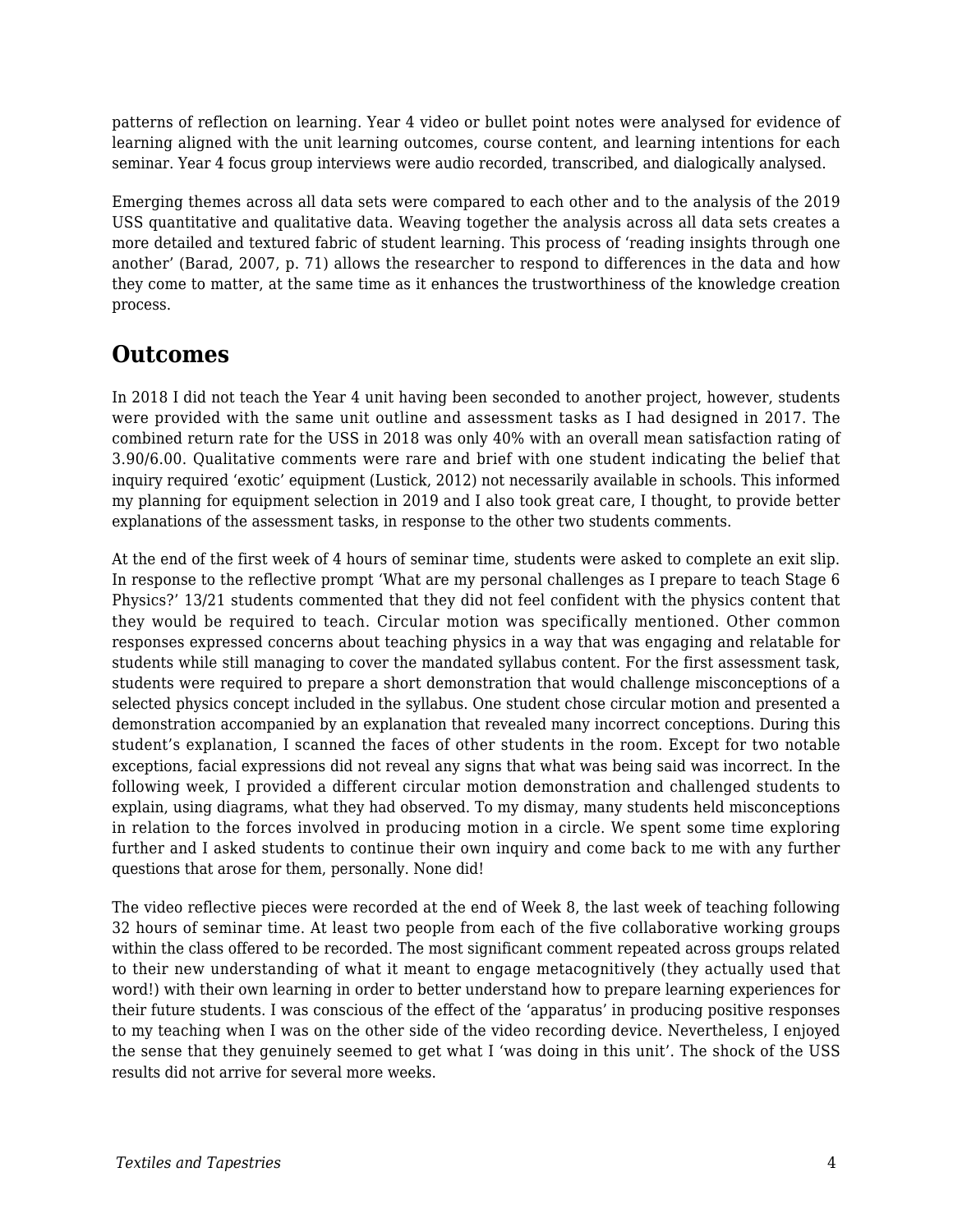The 2019 USS had a combined response rate of 85% but the overall satisfaction rate decreased from 3.90 in 2018 to 3.69. This decrease may not be significant, statistically, but it is low, nevertheless. On first reading of the qualitative comments from students, I was devasted. As many teachers tell me they do, I skipped over the positive comments and became emotionally mired in a smattering of slightly negative comments and the one long, negative response from a student who specifically mentioned the discomfort they had experienced as a result of the circular motion lessons. Dialogic analysis of this long response and a dialogic positioning of the response in relation to the other forms of feedback obtained throughout the unit has allowed me to not only get some perspective and emotional relief in relation to such negativity but also to better understand the severity of the emotional impact some students experience when they are confronted with the realisation that their understanding of the material they will soon be teaching is incomplete and they don't know how to learn it let alone teach it. What was interesting in this students' response was the attribution of that confrontation to me, personally, as if I were deliberately trying to humiliate them by showing them that they hold a misconception. Yes, I had selected the concept, based on their demonstrated lack of understanding and published prior research of common physics misconceptions but it was the inquiry pedagogical procedure of predict-observe-explain that actually revealed to them that they held misconceptions.

In the final phase of Year 4 data collection, the focus group interviews, one student responded with the following:

I think during the unit, even after the unit - I haven't reflected on this much, it's good I'm here actually. During the unit and after the unit my gut feeling was, I didn't like it really. But now that you mentioned that [teaching/learning physics differently] and now that I've mentioned what I'm talking about now, is that that may have been the reason and I just wanted the same and it wasn't the same but that was a good thing and we just didn't know it yet. You know what I mean? [Mm hmm] What it did make me realise certainly every single week it was like, as you said, even though I've learnt this, multiple times I can't explain the difference between centripetal and this centrifugal force that doesn't exist. For example, that… [It's quite nasty of me isn't it. I exposed you.] Well, yeah and I sit there like, why am I here. Like I should have already known this and I don't. And do other people know this, maybe they do, maybe I'm - you know...

I wondered if this student was also the author of the long and negative USS response. If so, it is interesting to note the comment that they hadn't really 'reflected on this much' at the time of filling in the USS. Thus, it would just have been a very raw, emotional response provided on the USS. This sudden realisation of how important immersion in inquiry learning had actually been to this student's learning about teaching through inquiry is consistent with earlier research findings (Windschitl, 2002) claiming preservice teachers cannot teach through inquiry if they have never learned in that way. Already, an appreciation of the different diffractive patterns produced by each apparatus employed for collecting student feedback was contributing to my more nuanced understanding of the challenges these preservice teachers were facing in learning to teach through and with inquiry pedagogies.

I reflected on this new understanding as I prepared for my Year 3 unit before the start of Semester 2. I thought long and hard about how I could improve my practice to create an even safer space in which all, not just the majority, of my students could become aware that they hold misconceptions. I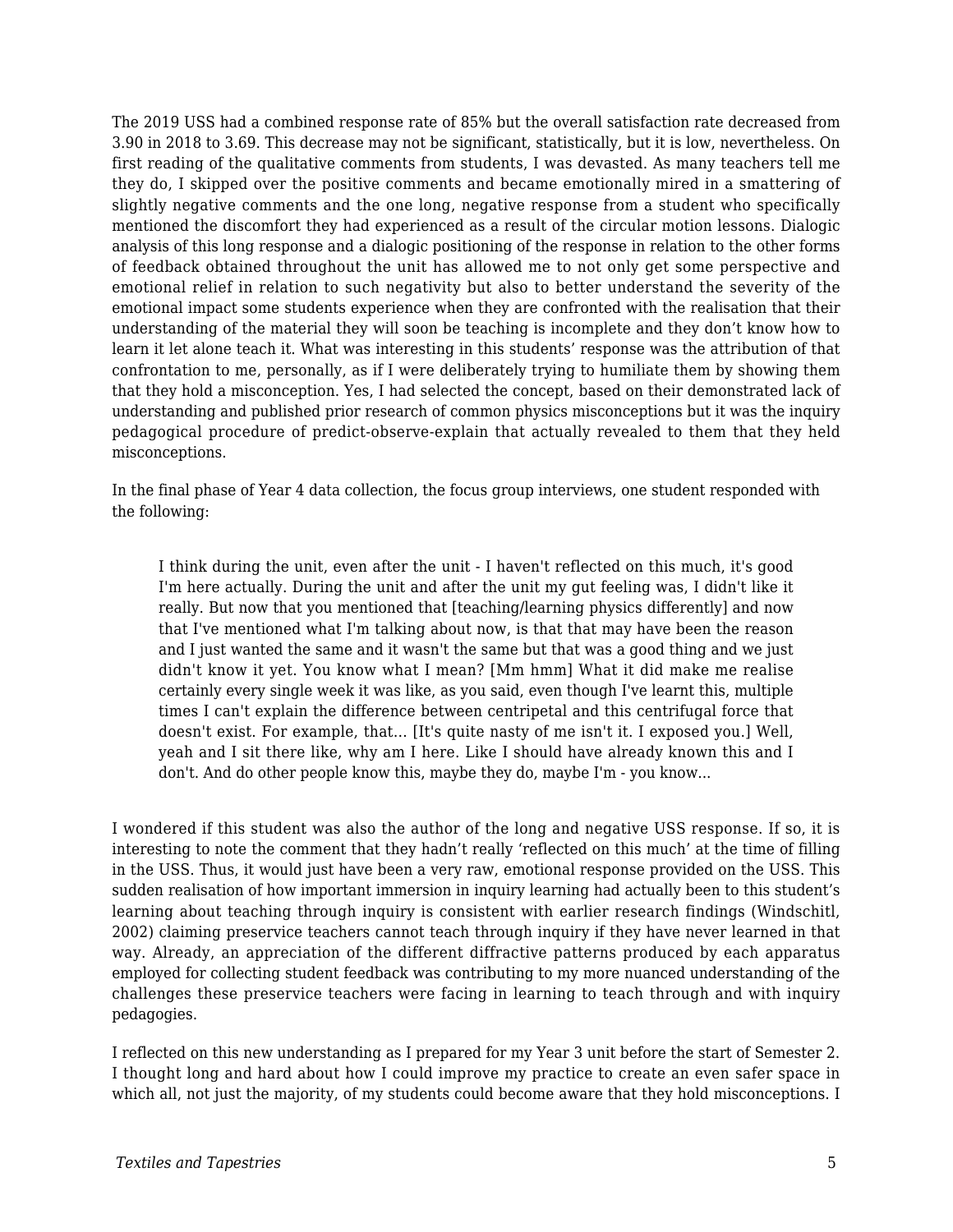needed to make this introductory course about inquiry pedagogies gentle, in the sense that it was carefully scaffolded, while at the same time keeping them on the edge of their comfort zone to enable their learning through and about inquiry. Along with regular exit slips I collected 'worksheets' completed as we explored a concept. I asked them to write & draw their individual explanations, to discuss their explanation with other class members, check against a standard textbook, and be honest about editing their original response in a different coloured pen. I used my analysis of all of these pieces of evidence to inform my teaching and monitor their comfort levels both before and after they went out for professional experience mid-way through the unit. At the end of the unit, I handed back a collated set of their feedback for them to use in their final reflection.

My hope was that this would help to focus their attention on the teaching and learning they had experienced rather than just their grades on assignments. On the final reflection student comments were very positive about how they had learned to design each of the stages in a 5E scaffold for inquiry to reveal and address misconceptions. Many students commented that the most powerful learning for them related to effective modelling, by me and their peers, of pedagogical procedures that support inquiry learning. There was no opportunity on any of the data collection strategies I used to give a numerical rating, only qualitative comments as responses to open ended prompts.

In the 2019 USS for this unit, where a quantitative response is required before the optional qualitative comment, there was a 67% response with an overall satisfaction rating of 4.53/6. While this is an improvement of 1.30 on the previous year it still doesn't seem to reflect the level of satisfaction students expressed through the regular feedback opportunities and enthusiasm in class. Again, I questioned the effect of the apparatus. The qualitative comments on the USS, however, represented the breakthrough. While there was a bit of grumbling about the assessment task timing or instructions, most of the comments were very positive and affirmed that students appreciated being asked to learn differently even when they found it challenging. There wasn't even one long, negative diatribe! Just a slightly crazy one which essentially asked me to flag when I was about to say something brilliant so they would know to write it down.

# **Conclusion**

This ongoing self-study continues to provide important insights into preservice teachers' experiences of learning *about* inquiry *through* inquiry and the implications for their pedagogical practice as they try to embed learning through inquiry approaches for secondary school students during professional placements. The introduction of a mandatory 'depth study' in new syllabi for Science subjects studied in the last two years of high school (NESA, 2018) and the reported lack of effective modeling currently occurring in schools when these preservice teachers are on placement makes it even more critical that they experience inquiry learning. What preservice teachers have said, however, reflects the continuing dissonance occurring for them between understanding that 'traditional' teaching has not served them well and the discomfort experienced as they simultaneously learn about inquiry through inquiry.

According to my students, my teaching about and through inquiry is becoming more effective even while they struggle with the challenges of implementing inquiry pedagogies in their own classrooms. Having a clearer picture of where my students face their most significant challenges has given me the guidance I was seeking to improve and supplement my pedagogical procedures in support of their learning. It has been enormously important to *my* sense of self-efficacy as a teacher educator to have this clearer picture of students' experiences than was previously available through Unit of Study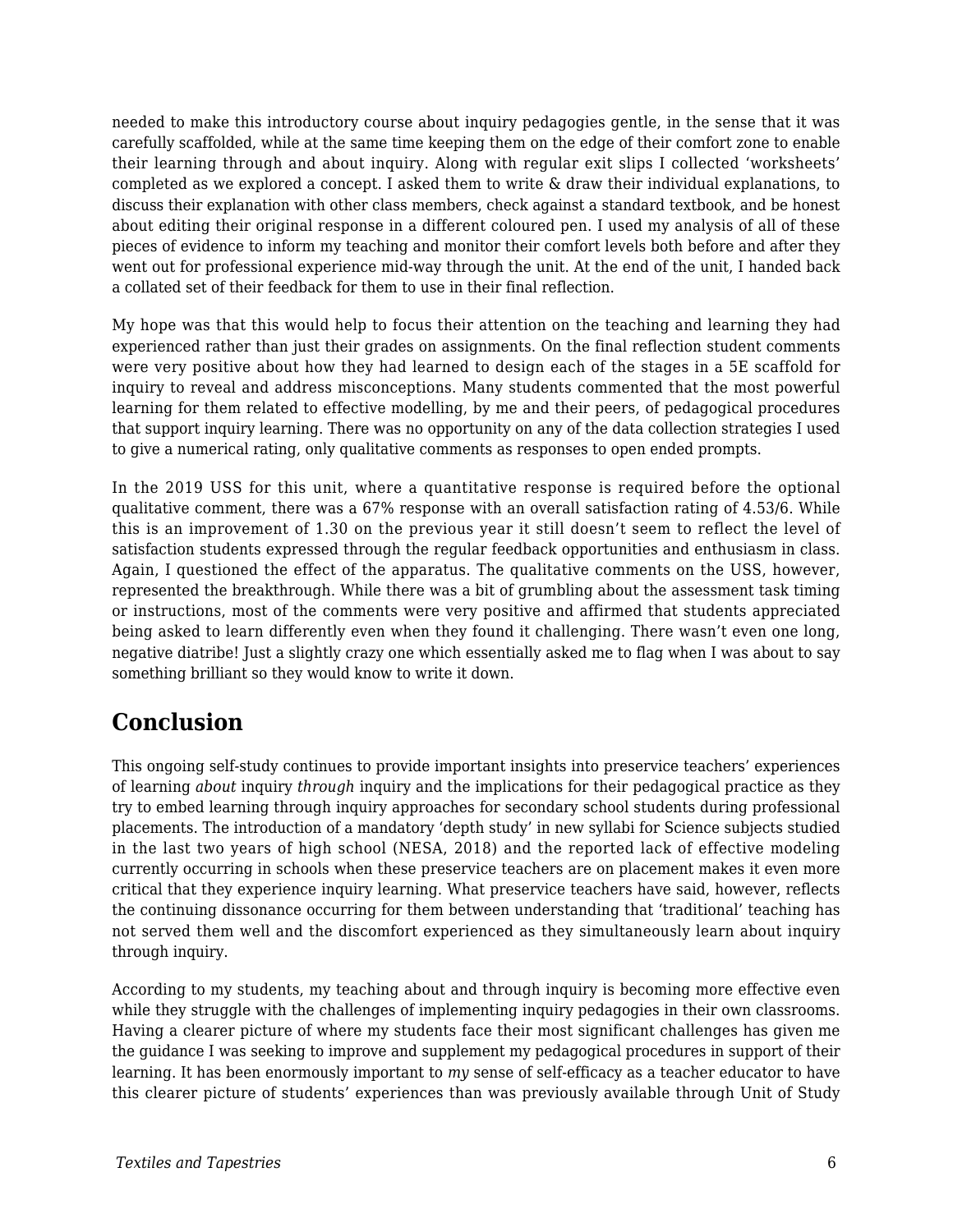Surveys alone, an endpoint survey highly dependent on students' personal satisfaction with their grade in the subject.

The study has broader implications for learning as the University in which the study is based moves to support the extension of student learning through the inclusion of mandatory interdisciplinary inquiry units across undergraduate degree programs, including teacher education.

## **References**

Ball, D., & Cohen, D. (1999). Developing practice, developing practitioners: Toward a practice-based theory of professional education. In G. Sykes & L. Darling-Hammond (Eds.), *Teaching as the learning profession: Handbook of policy and practice* (pp. 3- 32). Jossey Bass.

Barad, K. (2007). *Meeting the universe halfway*. Duke University Press.

Berry, A., & Russell, T. (Eds.). (2018). *Studying teacher education: A journal of self-study of teacher education practices* (Vol. 14(3). Routledge.

Bullough, R., & Pinnegar, S. (2001). Guidelines for quality in autobiographical forms of self- study research. *Educational Researcher, 30*(3), 13-21.

Cowie, B., & Hipkins, R. (2009). *Curriculum implementation exploratory studies: Final report.* [New](http://www.educationcounts.govt.nz/publications/curriculum/57760/1) [Zealand Government. https://www.educationcounts.govt.nz/publications/curriculum/57760/1.](http://www.educationcounts.govt.nz/publications/curriculum/57760/1)

Fox, N., & Alldred, P. (2017). *Sociology and the new materialism: Theory, research, action*. Sage.

Garbett, D., & Ovens, A. (Eds.). (2016). *Enacting self-study as methodology for professional inquiry*. University of Auckland.

Goodrum, D., Hackling, M., & Rennie, L. (2000). *The status and quality of teaching and learning of science in Australian schools*. DETYA Commonwealth of Australia.

Gullion, J. (2018). *Diffractive ethnography: Social sciences and the ontological turn*. Routledge.

Hayes, D. (2011). Ways of knowing and teaching: How teachers create valuable learning opportunities (pedagogical capital) by making knowledge the means and not just the ends in classrooms In J. Sefton-Green, L. Bresler, K. Jones, & P. Thomson (Eds.), *The Routledge international handbook of creative learning* (pp. 200-210). Routledge.

Korthagen, F., & Kessels, J. (1999). Linking theory and practice: Changing the pedagogy of teacher education. *Educational Researcher, 28*(4), 4-17.

Lortie, D. (1975, 2002). *Schoolteacher: A sociological study* (2nd ed.). University of Chicago Press.

Russell, T. (2018). *Reflective practice as learning from experience: Implications for pre-service teacher education programs* [Conference presentation]. SSESW Education and Social Work Lecture Series, University of Sydney.

Russell, T., & Martin, A. (2017, 3-7 July). *Teacher education needs an epistemology of practice* [Conference presentation]. ISATT Conference, Salamanca, Spain.